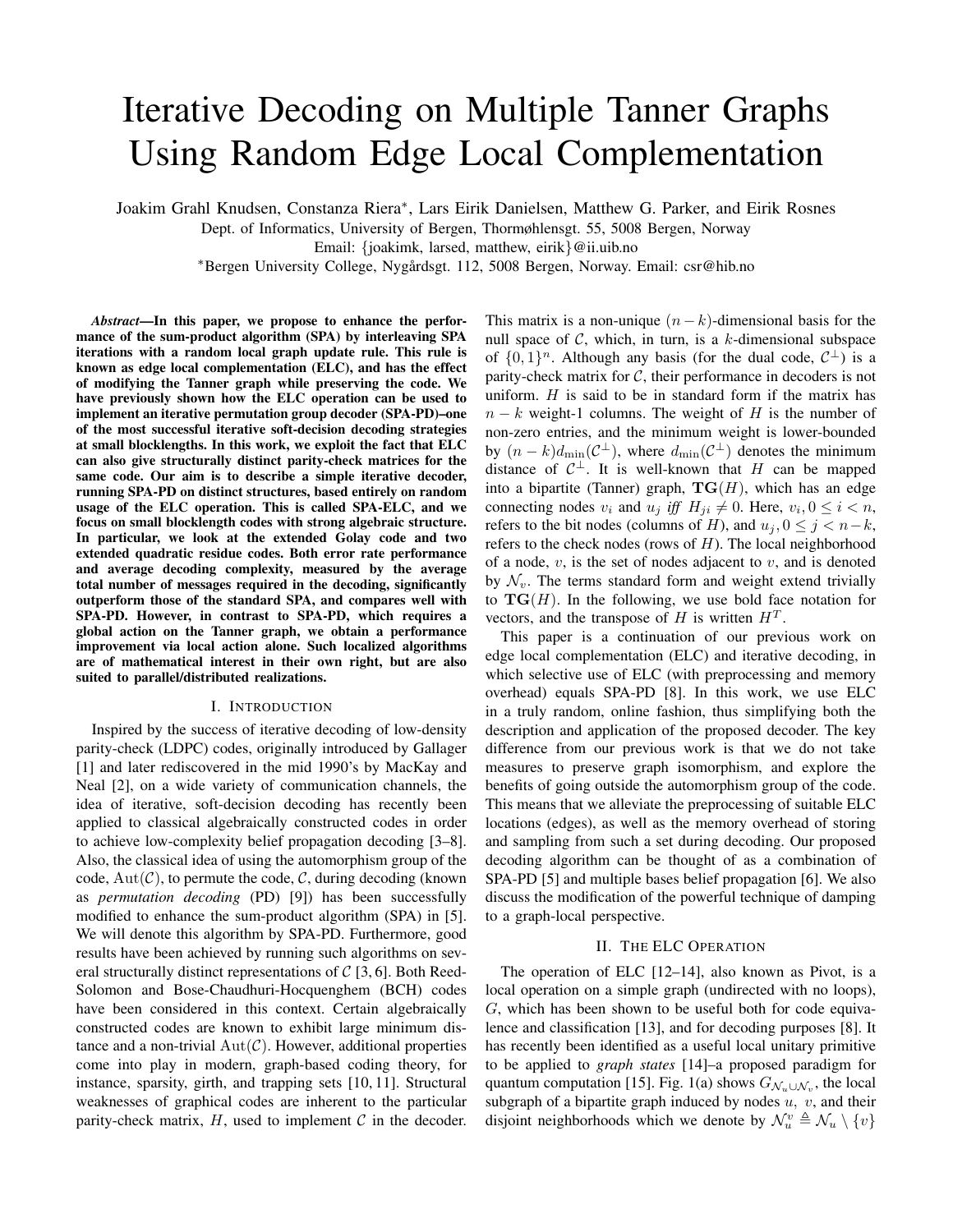

Fig. 1. ELC on edge  $(u, v)$  of a bipartite graph. Doubly slashed links mean that the edges connecting the two sets have been complemented.

and  $\mathcal{N}_v^u \triangleq \mathcal{N}_v \setminus \{u\}$ , respectively. ELC on a bipartite graph is described as the complementation of edges between these two sets;  $\forall v' \in \mathcal{N}_u^v$  and  $\forall u' \in \mathcal{N}_v^u$ , check whether edge  $(u', v') \in G$ , in which case it is deleted, otherwise it is created. Finally, the edges adjacent to  $u$  and  $v$  are swapped – see Fig. 1(b). ELC on G extends easily to ELC on  $\mathbf{TG}(H)$ when  $H$  is in standard form [8]. Given a bipartite graph with bipartition  $(V, U)$ , we then have a one-to-one mapping to a Tanner graph, with check nodes from the set  $U$  and bit nodes from  $V \cup U$ . Fig. 2 shows an example, where the bipartition is fixed according to the sets  $V$  and  $U$ . In Fig. 2(a), the left and right nodes correspond to  $V$  and  $U$ , respectively, for the simple graph G.  $TG(H)$  may be obtained by replacing grey nodes by a check node singly connected to a bit node, as illustrated in Fig. 2(b). Figs. 2(a) and 2(c) show an example of ELC on the edge (0, 5). Although the bipartition changes (edges adjacent to 0 and 5 are swapped), Figs. 2(b) and 2(d) show how the map to Tanner graphs, in fact, preserves the code.

By complementing the edges of a local neighborhood of  $TG(H)$ , ELC has the effect of row additions on H. The complexity of ELC on  $(u, v)$  is  $\mathcal{O}(|\mathcal{N}_u||\mathcal{N}_v|)$ . The set of vertex-labeled graphs generated by ELC on  $TG(H)$  (or, equivalently,  $G$ ) is here called the *ELC-orbit* of  $C$ . Each information set for  $C$  corresponds to a unique graph in the ELC-orbit [13]. Note that this is a code property, which, as such, is independent of the initial parity-check matrix, H. The set of structurally distinct (unlabeled) graphs generated by ELC is here called the  $s$ -orbit of  $C$ , and is a subset of the ELCorbit. Graphs are structurally distinct (i.e., non-isomorphic) if the corresponding parity-check matrices are not row or column permutations of each other. Each structure in the s-orbit has a set of |Aut(C)| isomorphic graphs, comprising an *iso-orbit* [8]. In the following, we will refer to ELC directly on  $TG(H)$ , keeping Fig. 2 in mind.

## III. DECODING ALGORITHMS

# *A. SPA*

The SPA is an inherently local algorithm on  $TG(H)$ , where the global problem of decoding is partitioned into a system of simpler subproblems [16]. Each node and its adjacent edges can be considered as a small constituent code, and essentially performs maximum-likelihood decoding (MLD) based on local information. The key to a successful decoder lies in this partitioning–how these constituent codes are interconnected. The summed information contained in a bit node,  $v_i$ , is the



Fig. 2. (a) and (c) show ELC on the edge  $(0, 5)$  of a small simple graph  $G$ . The corresponding Tanner graphs, in (b) and (d), are distinct structures (e.g., the weight of G and G' is not the same) for the same toy  $[8, 4, 2]$  code. This code has a total of three structures in its s-orbit.

*a posteriori* probability (APP),  $\hat{x}_i$ , at codeword position  $i$ . The vector  $\hat{x}$  constitutes a tentative decoding of the received channel vector, y. The decoder input is the log-likelihood ratio (LLR) vector  $\mathbf{L} = (2/\sigma^2)\mathbf{y}$ , where  $\sigma$  is the channel noise standard deviation on an additive white Gaussian noise (AWGN) channel. Subtracting the input from the APP leaves the extrinsic information,  $\hat{x}_i - L_i$ , which is produced by the decoder. The message on the edge from node  $v$  to  $u$ , in the direction of u,  $\mu_{v \to u}$ , is computed according to the SPA rule on node v. The SPA computation of all check nodes, followed by all bit nodes, is referred to as one *flooding* iteration.

Classical codes, for which strong code properties are known, are typically not very suitable for iterative decoding mainly due to the high weight of their parity-check matrices, which gives many short cycles in the corresponding Tanner graphs.

# *B. Diversity Decoding*

A few recent proposals in the literature have attempted to enhance iterative decoding by dynamically modifying  $TG(H)$ during decoding, so as to achieve diversity and avoid fixed points (local optima) in the SPA convergence process. Efforts to improve decoding may, roughly, be divided into two categories. The first approach is to employ several structurally distinct matrices, and use these in a parallel, or sequential, fashion [3, 6]. These matrices may be either preprocessed, or found dynamically by changing the graph during decoding. However, this incurs an overhead either in terms of memory (keeping a list of matrices, as well as state data), or complexity (adapting the matrix, e.g., by Gaussian elimination [3]). The other approach is to choose a code with a non-trivial  $Aut(\mathcal{C})$ , such that diversity may be achieved by permuting the code coordinates [4, 5, 7, 8]. An example is SPA-PD, listed in Al-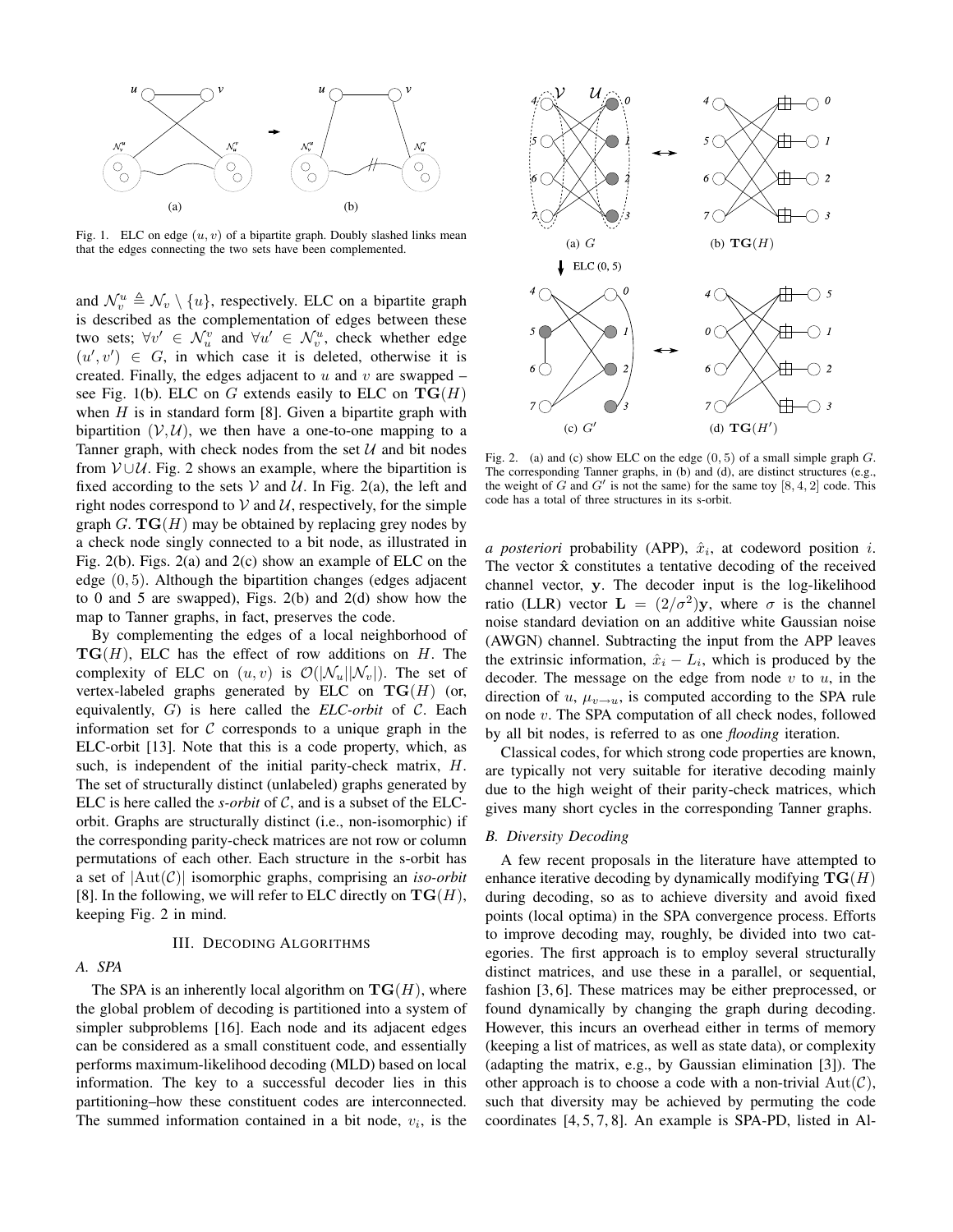# **Algorithm 1** SPA-PD $(I_1, I_2, I_3, \alpha_0)$  [5]

1: // Input:  $(y, H, \alpha_0, I_1, I_2, I_3)$ . 2: // Output:  $\Theta^{-1}(\hat{\mathbf{x}})$ . 3:  $\alpha \leftarrow \alpha_0$ . 4: **for**  $I_3$  times **do** 5:  $\mathbf{L} \leftarrow (2/\sigma^2)\mathbf{y}$  and  $\Theta \leftarrow \pi_0$  // identity permutation. 6: **for**  $I_2$  times **do** 7:  $\mu_{v \to u} \leftarrow L_v, \ \forall (u, v) \in \mathbf{TG}(H).$ 8: Do  $I_1$  flooding iterations,  $\hat{\mathbf{x}} \leftarrow \text{SPA}(\mathbf{TG}(H)).$ 9: Take the hard decision of  $\hat{\mathbf{x}}$  into **c**, **stop** if  $f{c}H^T = 0$ . 10:  $L_i \leftarrow (\hat{x}_i - L_i)\alpha + L_i, \ \ 0 \leq i < n.$ 11: Draw random permutation  $\pi \in \text{Aut}(\mathcal{C})$  [17]. 12:  $\mathbf{L} \leftarrow \pi(\mathbf{L})$  and  $\Theta \leftarrow \pi(\Theta)$ . 13: **end for** 14:  $\alpha \leftarrow \alpha_0 + (1 - \alpha_0) \frac{I_3}{I_3 - 1}.$ 15: **end for**

gorithm 1, where  $Aut(\mathcal{C})$  is represented by a small set of generators, and uniformly sampled using an algorithm due to Celler *et al.* [17]. These permutations tend to involve all, or most, of the code coordinates, making it a global operation. Note that line 7 in Algorithm 1 is to compensate for the fact that permutations are applied to  $L$  in line 12, rather than to the columns of  $H$ , after which the messages on the edges no longer 'point to' their intended recipients. This is yet another global stage. The extrinsic information is damped by a coefficient  $\alpha$ ,  $0 < \alpha \leq 1$ , in line 10 before being used to reinitialize the decoder. Each time  $\alpha$  is incremented, the decoder re-starts from the channel vector, y.

# *C. SPA-ELC*

Our proposed local algorithm is a two-stage iterative decoder, interleaving the SPA with random ELC operations. We call this SPA-ELC, and say that it realizes a local diversity decoding of the received codeword. Our algorithm is listed in Algorithm 2. Both SPA-PD and SPA-ELC perform a maximum of  $T \triangleq I_1I_2I_3$  iterations. SPA update rules ensure that extrinsic information remains summed in bit nodes, such that an edge may be removed from  $TG(H)$  without loss of information. New edges,  $(u', v')$ , should be initialized according to line 13 in Algorithm 2. Although neutral (i.e., LLR 0) messages will always be consistent with the convergence process, our experiments clearly indicate that this has the effect of 'diluting' the information, resulting in an increased decoding time and worse error rate performance.

The simple SPA-ELC decoder requires no preprocessing or any complex heuristic or rule to decide when or where to apply ELC. As ELC generates the s-orbit of  $C$ , as well as the iso-orbit of each structure, diversity of structure can be achieved even for random codes, for which  $|\text{Aut}(\mathcal{C})|$  is likely to be 1 while the size of the s-orbit is generally very large. However, going outside the iso-orbit means that we change the properties of  $H$ , most importantly in terms of density and number of short cycles. Ideally, the SPA-ELC decoder operates **Algorithm 2** SPA-ELC $(p, I_1, I_2, I_3, \alpha_0)$ 1: // Input:  $(y, H, \alpha_0, I_1, I_2, I_3, p)$ . 2: // Output:  $\hat{\mathbf{x}}$ . 3:  $\alpha \leftarrow \alpha_0$ . 4: **for**  $I_3$  times **do** 5:  $\mathbf{L} \leftarrow (2/\sigma^2)\mathbf{y}$ . 6:  $\mu_{v \to u} \leftarrow L_v, \ \forall (u, v) \in \mathbf{TG}(H).$ 7: **for**  $I_2$  times **do** 8: Do  $I_1$  flooding iterations,  $\hat{\mathbf{x}} \leftarrow \text{SPA}(\mathbf{TG}(H)).$ 9: Take the hard decision of  $\hat{\mathbf{x}}$  into c, **stop** if  $\mathbf{c}H^T = \mathbf{0}$ . 10: **for** p times **do** 11: Select random edge  $e = (u, v) \in \mathbf{TG}(H)$ . 12:  $\mathbf{TG}(H) \leftarrow \text{ELC}(\mathbf{TG}(H), e).$ 13:  $\mu_{v' \to u'} \leftarrow (\hat{x}_{v'} - L_{v'}) \alpha + L_{v'},$  $\forall (u',v') \in \mathbf{TG}(H), \ u' \in \mathcal{N}_v^u, \ v' \in \mathcal{N}_u^v.$ 14: **end for** 15: **end for** 16:  $\alpha \leftarrow \alpha_0 + (1 - \alpha_0) \frac{I_3}{I_3 - 1}.$ 17: **end for**

on a set of structurally distinct parity-check matrices, which are all of minimum weight. With the exception of codes with very strong structure, such as the extended Hamming code, the ELC-orbit of a code will contain structures of weight greater than the minimum. SPA-ELC should take measures against the negative impact of increased weight. In this paper, we adapt the technique of damping to our graph-local perspective. Damping with the standard SPA, where  $TG(H)$  is fixed, does not work, so we only want to damp the parts of the graph which change. As opposed to SPA-PD, only a subgraph of  $TG(H)$  is affected by ELC, so we restrict damping to new edges in line 13. Note that SPA-ELC simplifies to a version without damping, denoted by SPA-ELC $(p, I_1, T)$ , when  $\alpha_0 = 1$ ,  $I_2 = T / I_1$ , and  $I_3 = 1$ . This is, simply, flooding iterations interspersed with random ELC operations, where new edges are initialized with the adjacent APP (line 13).

Currently, the SPA stopping criterion (i.e., the parameters used to flag when decoding should stop) is still implemented globally. However, a reasonable local solution would be to remove the syndrome check ( $cH<sup>T</sup> = 0$ ) from the stopping criterion, and simply stop after  $\hat{T}$  SPA-ELC iterations, where  $\overline{T}$  can be empirically determined. However, this has obvious implications for complexity and latency. In some scenarios a stopping criterion can be dispensed with anyway–for instance when using the decoder as some form of distributed process controller, or for a pipelined implementation in which the iterations are rolled out.

# IV. RESULTS

We have compared SPA-ELC against standard SPA, and SPA-PD. Extended quadratic residue (EQR) codes were chosen for the comparison, mainly due to the fact that for some of these codes,  $Aut(\mathcal{C})$  can be generated by 3 generators [18]. In fact, our experiments have shown that EQR codes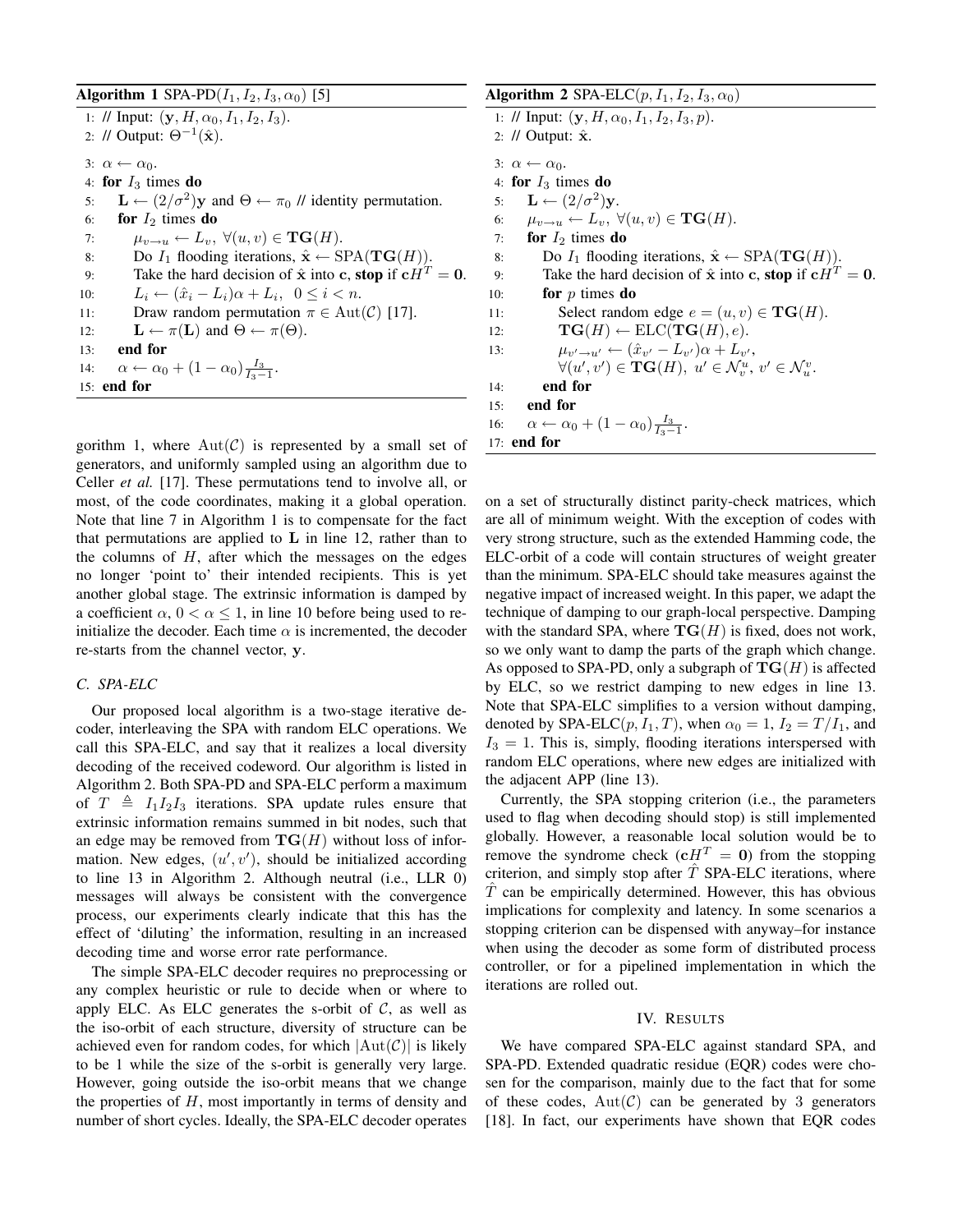TABLE I OPTIMIZATION OF CODES USED IN SIMULATIONS

|                            | Initial |       | Reduced |       | Reduced IP |       |
|----------------------------|---------|-------|---------|-------|------------|-------|
|                            | w       |       | w       |       | W          |       |
| [24, 12, 8]                | $*96$   | 366   | $*96$   | 147   | $*96$      | 366   |
| $48.^{\circ}$<br>12<br>24. | 320     | 4936  | $*288$  | 897   | $*288$     | 2672  |
| [104, 52, 20]              | 1344    | 89138 | 112     | 16946 | 1172       | 49839 |

have Tanner graphs well-suited to SPA-ELC, at least for short blocklengths. The codes considered have parameters [24, 12, 8] (the extended Golay code), [48, 24, 12] (EQR48), and [104, 52, 20] (EQR104). Parity-check matrices for the codes were preprocessed by heuristics to minimize the weight and the number of 4-cycles. The results are listed in Table I, where columns marked 'W' and 'C' show the weight and the number of 4-cycles, respectively. Columns marked 'Initial' show the weight and the number of 4-cycles of the initial Tanner graph constructions. 'Reduced' and 'Reduced IP' refer to optimized Tanner graphs, where the latter is restricted to Tanner graphs in standard form. Entries marked by an asterisk correspond to minimum weight parity-check matrices.

In Figs. 3-5, we show the frame error rate (FER) performance and the average number of SPA messages of SPA, SPA-PD, and SPA-ELC for the extended Golay code, the EQR48 code, and the EQR104 code, respectively, on the AWGN channel versus the signal-to-noise ratio,  $E_b/N_0$ .

The specific parameters used are indicated in the figure legends. For the extended Golay code and the EQR48 code, we set a maximum at  $T = 600$  iterations, which we increased to  $T = 2000$  to accommodate the larger EQR104 code. For SPA-ELC we have also included results without damping. Since SPA-ELC changes the weight of  $TG(H)$ , we can not compare complexity by simply counting iterations. Since the complexity of one ELC operation is much smaller than the complexity of a SPA iteration, the total number of SPA messages may serve as a common measure for the complexity of the decoders. We have no initial syndrome check, so the number of iterations approaches 1 at high  $E_b/N_0$ . In the same way, the complexity approaches the average weight of the matrices encountered during decoding. Each FER point was simulated until at least 100 frame errors were observed.

From the figures, we observe that the SPA-ELC decoder outperforms standard SPA decoding, both in terms of FER and decoding complexity. The extended Golay code is a perfect example for demonstrating the benefits of SPA-ELC. The sorbit of this code contains only two structures, where one is of minimum weight (weight 96) and the other only slightly more dense (weight 102), while the iso-orbit of the code is very large. Thus, we can extend SPA-PD with multiple Tanner graphs (two structures) while keeping the density low. Not surprisingly, SPA-ELC achieves the FER performance of SPA-PD, albeit with some complexity penalty. Note that the simple SPA-ELC decoder, without damping, approaches closely the complexity of SPA-PD at the cost of a slight loss in FER. For the larger codes, the sizes of the s-orbits are very large, and many structures are less suited for SPA-PD. Still, the same



Fig. 3. [24, 12, 8] extended Golay code

tradeoff between FER performance and complexity holds, based on whether or not we use damping. For the EQR48 code, we have observed a rich subset of the s-orbit containing minimum weight structures (weight 288). The optimum value of  $p$  (see line 10 in Algorithm 2) was determined empirically.

# V. CONCLUSION AND FUTURE WORK

We have described a local diversity decoder, based on the SPA and the ELC operation. The SPA-ELC algorithm outperforms the standard SPA both in terms of error rate performance and complexity, and compares well against SPA-PD, despite the fact that SPA-PD uses global operations. Ongoing efforts are devoted to further improvements, and include; selective application of ELC, rather than random; devise techniques such that diversity may be restricted to sparse structures in the s-orbit; identify a code construction suited to SPA-ELC, for which the s-orbit contains several desirable structures even for large blocklengths.

# ACKNOWLEDGMENT

The authors wish to thank Alban Goupil for providing the MLD curve for the EQR48 code.